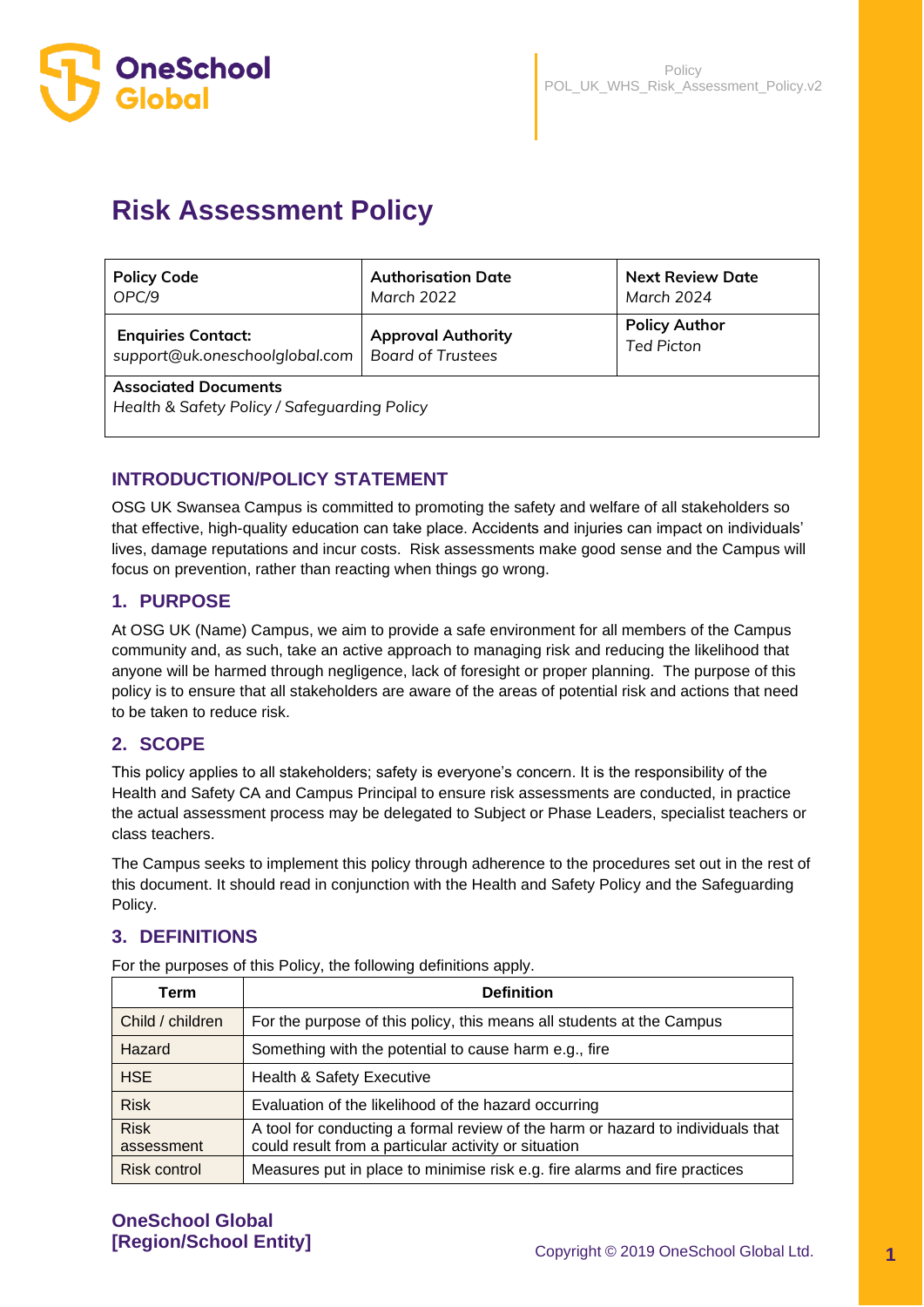

# **4. POLICY STATEMENT**

- **4.1.** OSG UK Swansea Campus is committed to promoting the safety and welfare of all stakeholders so that effective, high-quality education can take place. Accidents and injuries can impact on individuals' lives, damage reputations, and incur costs. Risk assessments make good sense, and the Campus will focus on prevention, rather than reacting when things go wrong. The Campus will ensure that:
	- Assessments are carried out and records are kept.
	- Control measures introduced as a result of assessments are implemented and followed.
	- Employees including volunteers are informed of the relevant results and provided with necessary training and instruction.
	- Any injuries or incidents lead to a review of relevant assessments.
	- Assessments are regularly monitored and reviewed.
	- Suitable information, instruction and training will be provided to all persons involved in the risk assessment process.
- **4.2.**Risk assessments are carried out with the intention of ensuring the safety, as far as is reasonable possible, of those working, studying, or visiting the Campus. Risk assessments are carried out as follows:
- **4.2.1.** Health and Safety related to the buildings and premises.
	- Site safety, site hazards, equipment, employees working at height, asbestos, storage and the use of hazardous substances, legionella, gas and electricity safety, public rights of way, events held at the Campus e.g., end of term concerts.
- **4.2.2.** Matters relating to children's welfare and safeguarding.
	- Children with medical needs and/or disabilities, prevent duty, bullying, supervision of visitors coming onto the site without a specific DBS check.
- **4.2.3.** Recruitment-related issues.
	- Late DBS checks and new staff, lone working, new or expectant mothers, individuals with known health issues or disabilities.
- **4.2.4.** Lesson activities.
	- Education trips or visits off site including Geography field trip, visits to a local museum, practical activities in Science, Design Technology including cooking, and PE/sports events and activities including swimming and Sports Days.

## **5. PROCEDURES**

## **5.1.CARRYING OUT A RISK ASSESSMENT**

5.1.1. At the Campus, we use a risk assessment model developed by OSG UK appointed Health and Safety Consultants, in line with HSE guidance and the guidance in the Health and Safety Policy.

5.1.2. Risk assessments are carried out by

- Health and Safety Officer / Premises Manager.
- Health and Safety CA.
- Campus Principal or member of staff.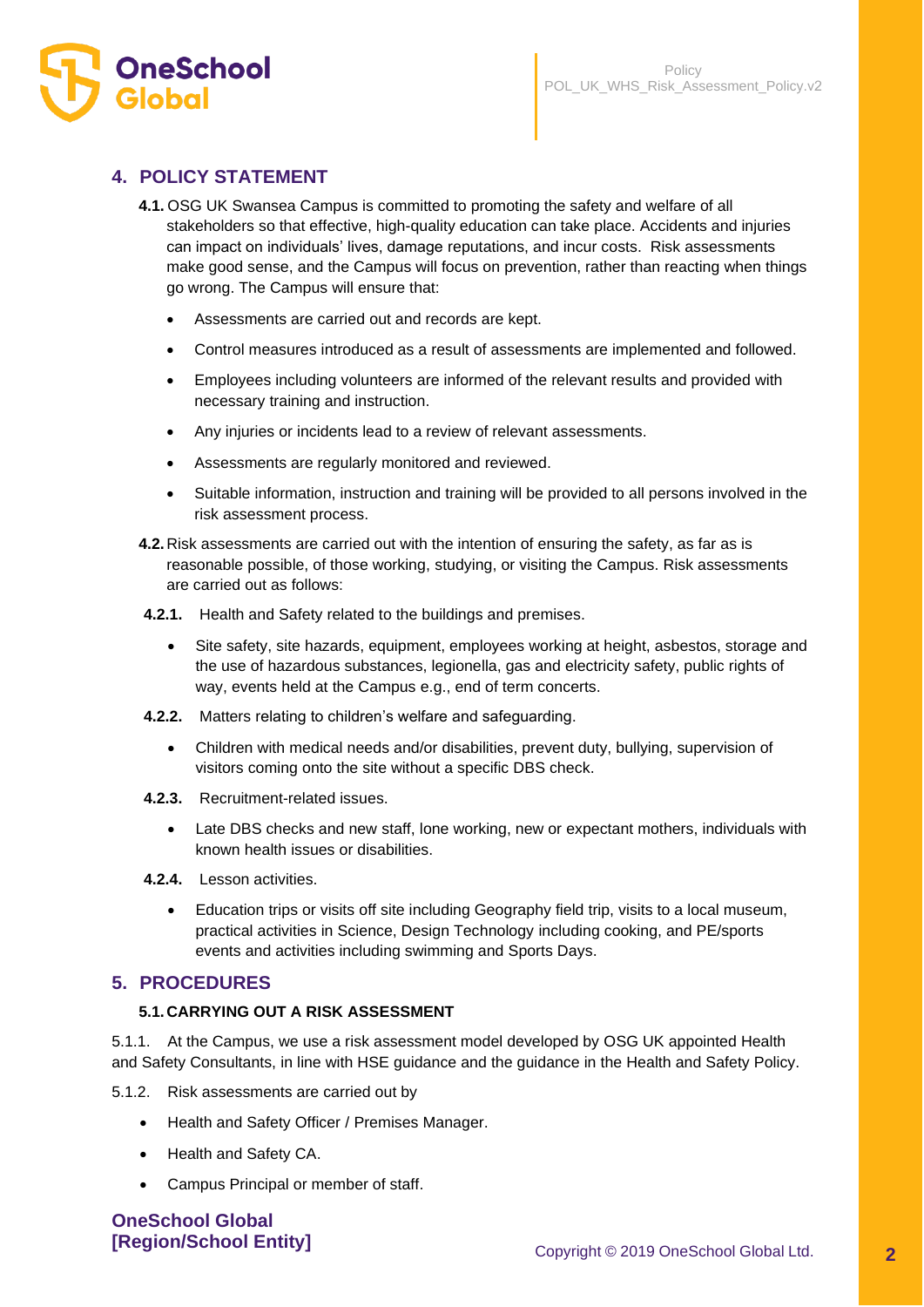

- Specialist teacher of Science, Design Technology, PE/Sport, Art, Food Tech.
- Education trip/visit leader.
- Event Coordinator.

5.1.3. Model risk assessment forms are available from the National Support Office and the online Health and safety Platform under Risk Assessment Templates to which all staff have access. The forms are partially completed and will need to be adapted by a competent person who can complete the rest of the form having considered the generic hazards, risks and control measures listed on the form and add any site-specific items identified. All should be amended and made specific to the Campus with the addition of the Campus name, persons undertaking assessment and the date it was undertaken.

5.1.4. Forms must be completed and authorised by the relevant line manager before any activity commences. A copy of the risk assessment form is stored on the online Health and safety Platform with additional copies retained by the activity leader, educational trip or event coordinator, or subject teacher and distributed as appropriate.

## **5.2. HOW TO COMPLETE A RISK ASSESSMENT.**

Risk assessments must be undertaken using OSG UK standard form (Appendix 1). Guidance on completing the form can be found in Appendix 2.

When undertaking a risk assessment, it is important to have a clear grasp of two terms, "hazard" and "risk".

- A **hazard** is anything which has the potential to cause harm.
- **Risk** is a combination of the likelihood of harm occurring and the consequences of that harm.

Hazards cannot always be eliminated but the risk they present can be controlled or reduced by well thought-out working practices.

## **5.2.1. Step 1 – considering the activities**

Identify the area, process, activities for which you are responsible and which of them need to be risk assessed. Risk assessments are required for all activities that could result in significant injury or ill health, and for all working areas. For example:

- Student activities.
- Campus Visits / Education trips and excursions.
- Special events (e.g., non-VC days, Sports days, etc.)
- Science Labs, offices, D&T workshop, Food Tech room, Art room, etc.
- Lone working.
- Work specific activities.
- Overseas travel and working.
- Emergency situations, e.g., fires, floods, property damage, security breaches, spillage.

#### **5.2.2. Step 2 - Area or activity to be assessed**

Once the areas/activities/processes have been identified, they should now be considered by the person carrying out the assessment. The following questions should be asked:

• What the area is used for, and what activities take place?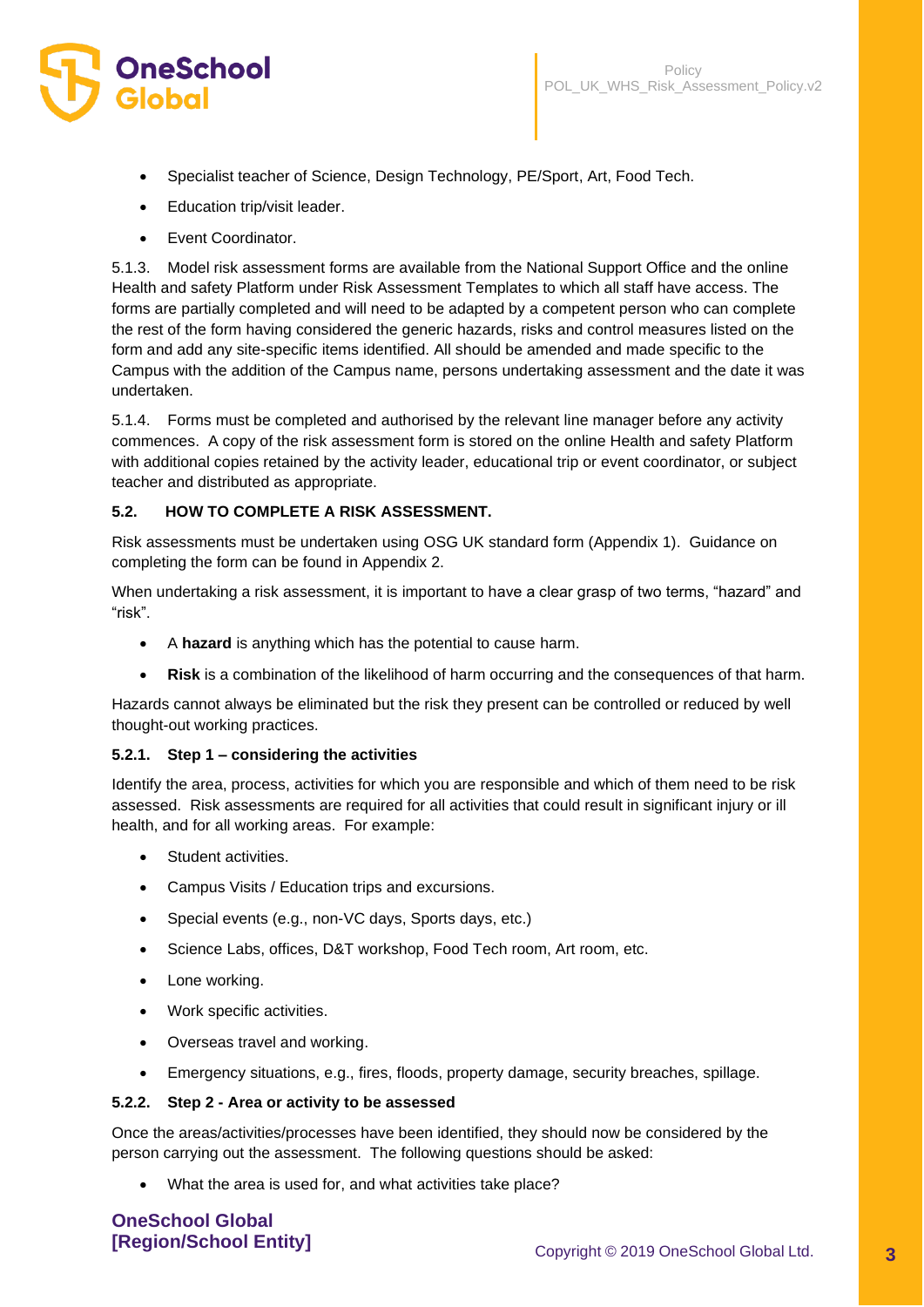- When do, the activities take place, normal working hours? In good bad weather conditions?
- What other things happen at the same time?
- How is the work / activity undertaken?
- Does the process involve hazardous machinery, materials, chemicals, young people?
- Is the floor in good condition?
- Is there adequate lighting, space, and ventilation?
- Do you have access to existing risk assessments, work manuals?
- What experience or qualifications do the students/staff have who are undertaking the work/task?
- Is there any history of accidents?

#### **5.2.3. Step 3 - Determine the hazards**

The assessor should now identify the significant hazards that exist. Speaking to others within the work area or involved in the activity is one of the best ways to gather information.

#### **5.2.4. Step 4 - Who might be harmed?**

The people who might be harmed should be considered. The main people who need to be considered are, students, employees / staff, volunteers, contractors, visitors, and members of the public.

#### **5.2.5. Step 5 – What kind of controls should be in place?**

Note down any existing controls that are already in place. If the activity is new to OneSchool Global Campus, the assessor must consider how they intend to carry out the task and what could go wrong.

Curriculum-based activities involving students are usually low risk. These would include practical lessons and activities where students may be given a safety briefing and asked to wear protective equipment, such as goggles and lab coats for science experiments and follow instructions.

Medium risk activities that take students away from the Campus such as Geography field trips or History visits to museums require careful planning and completion of all relevant documentation as per the Health and Safety Policy. Specialist PE/sports activities delivered on or off-site may be delivered by specialist/qualified instructors.

The Campus does not undertake higher risk activities with our students such as skiing, water sports or overseas residential trips.

#### **5.2.6. Step 6 – What kind of further controls are required?**

Having identified existing controls, the assessor should consider what further controls or actions would reduce the risk further, it may be that on specific risks the assessor requires training and monitoring/supervision to ensure the activity is carried in a safe manner. This can be seen as a further control.

Once all of the controls are in place, the assessor should still consider if they are working and enabling the risk to be lowered. The assessor should consider if additional further actions are required to reduce the risk to as low as reasonably practicable.

Consider HSE and professional guidance.

#### **5.2.7. Step 7 - Priority of action**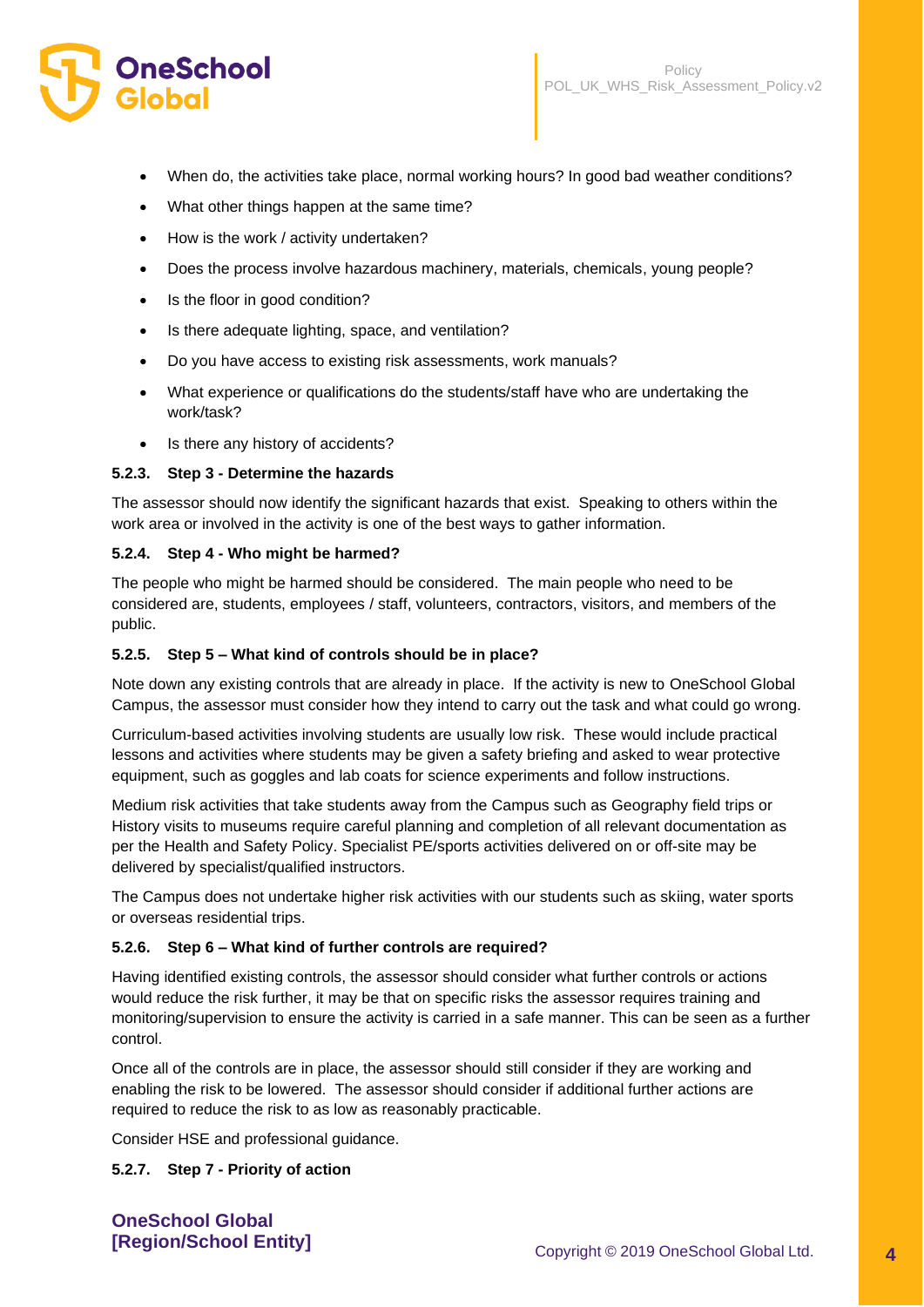

If further controls/actions are required, they may need to be prioritised and assigned to someone for completion and implementation. Completion dates must also be recorded to indicate the need to review measures. The most serious risks should be considered first.

- How many people might be affected by the risk?
- Is it safe to allow the work to continue without the additional control in place?
- Can some quick solutions be put in place, even as a short-term fix?

The greater the risk the more reliable the controls must be.

## **5.2.8. Step 8 – Review assessments**

Risk assessments must be reviewed regularly (generally once a year). There are circumstances where more frequent review is appropriate. For example, if there is a significant change in working practices, e.g., purchase of new machinery/ equipment or substances, employment of new staff, working with young people, after an accident/incident, etc., because these could present new hazards. Amendments will not be made for trivial changes, only for significant ones.

Risk assessments must also be reviewed in the light of serious incidents either within the Campus or across OneSchool Global.

#### **5.2.9. Step 8 - Record findings**

Use the OneSchool Global UK standard risk assessment form (Appendix 1). These must be completed in full to show that proper checks have been made.

Records must be kept for future reference (i.e., if needed for defence of any legal action or for an inspection).

The risk assessments should be kept for at least 3 years. This will allow OneSchool Global to demonstrate that risks were properly assessed.

#### **5.2.10. Risk Assessment Log**

The log of OneSchool Global Campus risk assessments will be managed locally by the Health and Safety Officer/ Premises Manager, Health and Safety CA and Campus principal. OneSchool Global UK appointed Health and Safety Consultants will conduct audits to the arrangements and feedback on findings are required improvement actions to ensure compliance and safety is achieved.

#### **5.2.11. Generic Risk Assessments**

Generic risk assessments can be useful, but they should be checked by to ensure that they are suitable for their area/activity. OneSchool Global UK appointed Health and Safety Consultants are deemed the 'competent person' and they would be suitable to check and feedback on the suitability of the Generic Risk assessment.

## **5.2.12. Communication of Risk Assessments**

The results of risk assessments must be communicated with all necessary groups or individuals so that they understand what they have to do to work safely. Examples are

- Access to the risk assessments in the Health & Safety platform
- Standard Operating Procedures.
- Signage, e.g., "Wear your PPE".
- Toolbox talks, staff briefings, induction training and refresher training.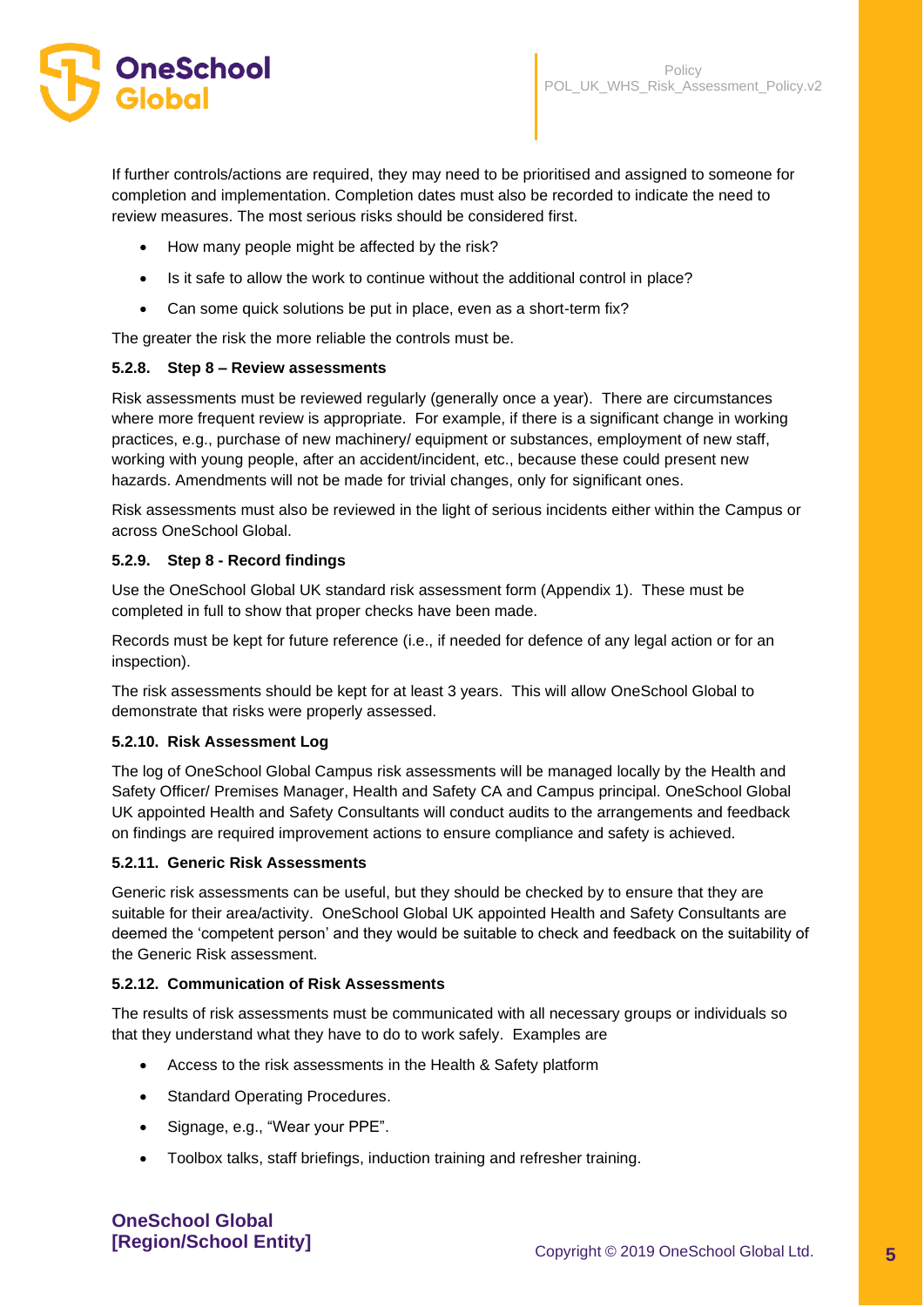

• Circulation lists – attached to the last page of the Risk Assessment, to ensure that the document is available for people to read consult and comment. Circulation lists are also good to evidence that the document has been circulated, read and understood with those involved in the activity/task.

# **6. SUITABLE AND SUFFICIENT**

A suitable and sufficient risk assessment process should:

- Cover the hazards and significant risks of all work activities.
- Be systematic in the way in which hazards are identified.
- Take into account current legislation, OneSchool Global (OSG) requirements and good practice.
- Include risks to health as well as safety.
- Take into account risks to students, staff, volunteers, visitors and contractors.
- Identify groups of people who may be at particular risk, such as young or inexperienced persons, expectant mothers, visitors new to OSG, people with disabilities or health conditions.
- Be undertaken before work/activities start, and subsequently be reviewed in the light of experience.
- Be undertaken to design out hazards in new buildings.
- Be brought to the attention to those people who might be exposed to the risks, so that they know how avoid being hurt.

## 7. **SPECIFIC RISK ASSESSMENTS**

- In addition to general risk assessments, there is also a requirement, under the Management of Health and Safety at Work Regulations for OneSchool Global UK to undertake specific assessments therefore, the OSGUK Campus organises with the external H&S consultants to carry out the specific risk assessments, such as: Fire risk assessments, for all individual facilities (this is carried out by OSGUK external H&S consultants)
- Dangerous and Hazardous Substances (See COSHH Policy),
- Manual handling and lifting.
- Noise, where noise exceeds 80db.
- **Radiation**

## **The OSGUK Campus also appoints contractors under framework agreement to carry out checks, safety inspections, and maintenance on the following areas:**

- Gas, and Electricity.
- Fire systems, Security systems and equipment.
- Catering and Food Technology Equipment.
- Lifts Passenger / goods.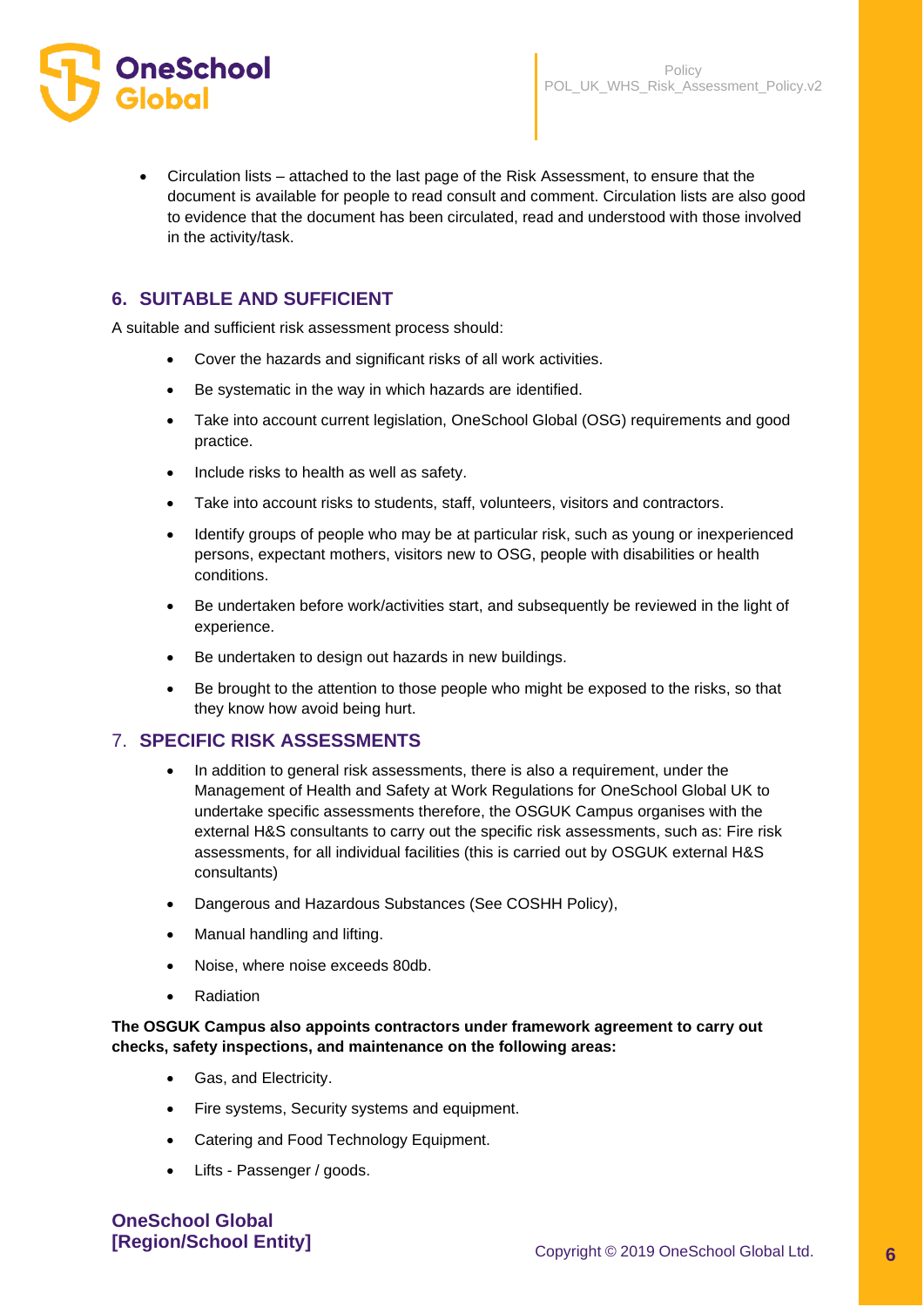

- Local Exhaust Ventilation Systems (LEV).
- Design and Technology Equipment (D&T).
- Physical Education & and Play Equipment.
- Automated systems such as Gates and shutters, etc.
- Water Systems.

## **Under specific circumstances, OSGUK staff are deemed competent for carrying risk assessments, as part of their role, such as:**

- Display screen equipment (DSE) this is carried out by Human Resources.
- For those with Special Needs or Required Care.
- Personal Emergency Evacuation Plans.
- Campus visits and school trips this is carried by the education trip/visit leader.
- Campus activity/event Health & Safety Officer / Premises Manager / Event Coordinator.
- Areas of higher risk, such as: D&T, Science, Food Tech, Art, and PE/Sport. (In order to achieve competence, these areas receive additional training from designated specialist associations such as CLEAPS, DATA, AfPE, etc.)
- Operating during Coronavirus (COVID-19) Risk Assessment this is carried out by the National Facilities Manager.

## **7.1. RECORDING OF RISK ASSESSMENTS**

**7.1.1.** All risk assessments are reviewed and recorded, when major structural work is planned, or in the event of an accident. The separate policy on the management of health and safety describes the arrangements for regular health and safety audits of the fabric of the school, its machinery and equipment, together with its arrangements for catering, cleaning and for water sampling.

## **7.2. STAFF TRAINING**

**7.2.1.** All staff are given an introduction to the Campus' arrangements for risk assessments and health and safety as part of their induction training and as appropriate to their role. Specialist training will be given to those whose work requires it. However, staff are responsible for taking reasonable care of their own safety, together with that of students and visitors. They are responsible for cooperating with the Campus Principal and the CA Team in order to enable the campus to comply with their health and safety duties. All staff are responsible for reporting any risks to the Campus Principal in the first instance.

## **7.3. SYSTEM FOR MONITORING AND EVALUATION EFFECTIVENESS**

**7.3.1.** The effectiveness of the procedures for managing risk are reviewed regularly by the Campus Principal and any concerns reported to the CA Team. Changes and/or improvements to the way risks are managed will be updated as a result of these reviews. Few practical learning activities stay the same and, at some point, a piece of new equipment, procedure etc. will be brought in; this can lead to new hazards and therefore the risk assessment will need to be reviewed annually.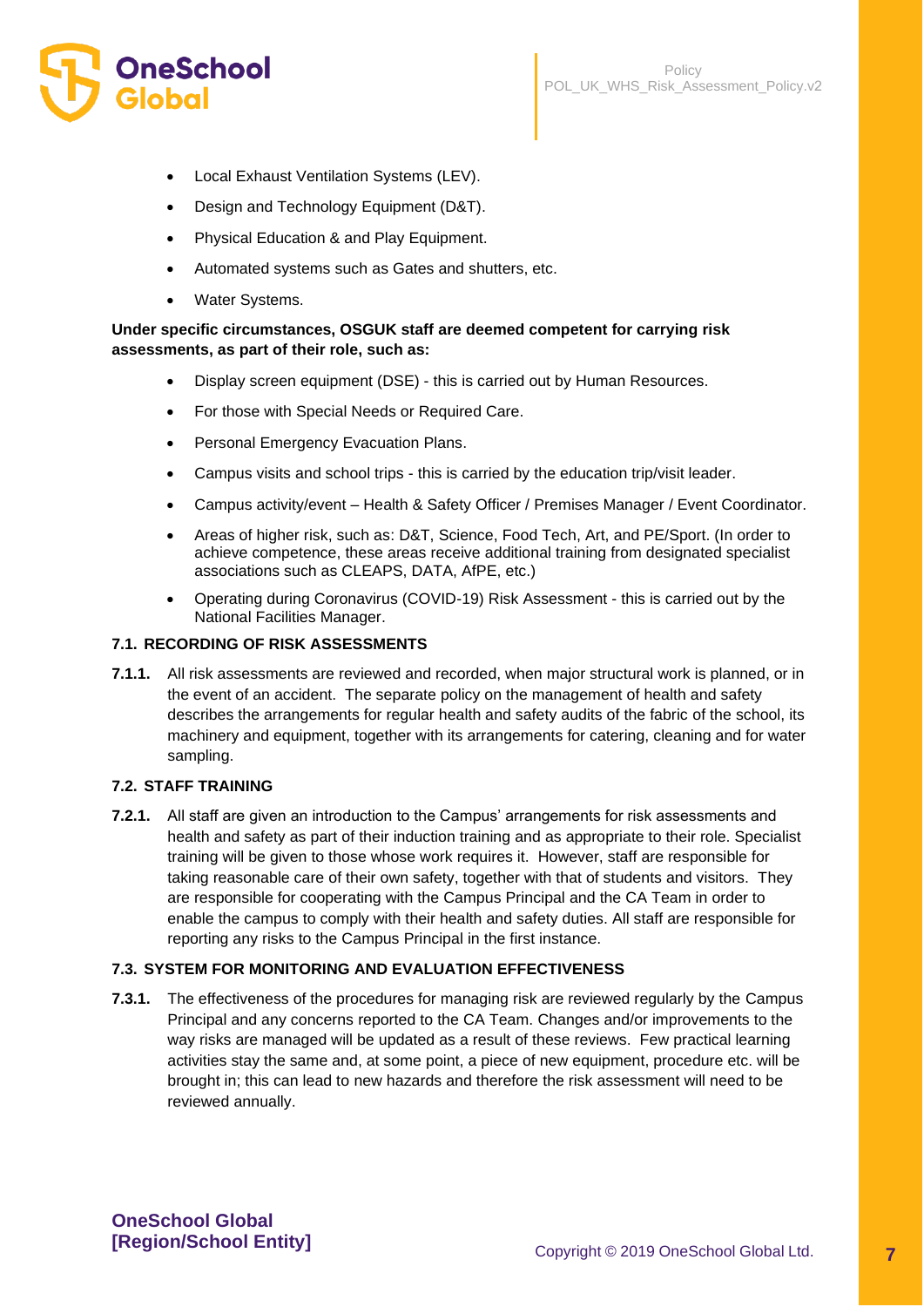

## **8. GUIDELINES**

• Health & Safety Executive 'Five Steps to Risk Assessment'

# **VERSION CONTROL**

| <b>Policy Code</b> | <b>Date</b>       | <b>Version No.</b> | <b>Nature of Change</b>                                                                                                    |
|--------------------|-------------------|--------------------|----------------------------------------------------------------------------------------------------------------------------|
| POL-UK-WHS-1.0     | <b>March 2019</b> |                    |                                                                                                                            |
| POL-UK-WHS-2.0     | January 2022      | 2                  | Addition of guidance<br>and actions, areas,<br>roles, and departments.<br><b>Removal of Southalls</b><br>and Safety cloud. |
|                    |                   |                    |                                                                                                                            |
|                    |                   |                    |                                                                                                                            |
|                    |                   |                    |                                                                                                                            |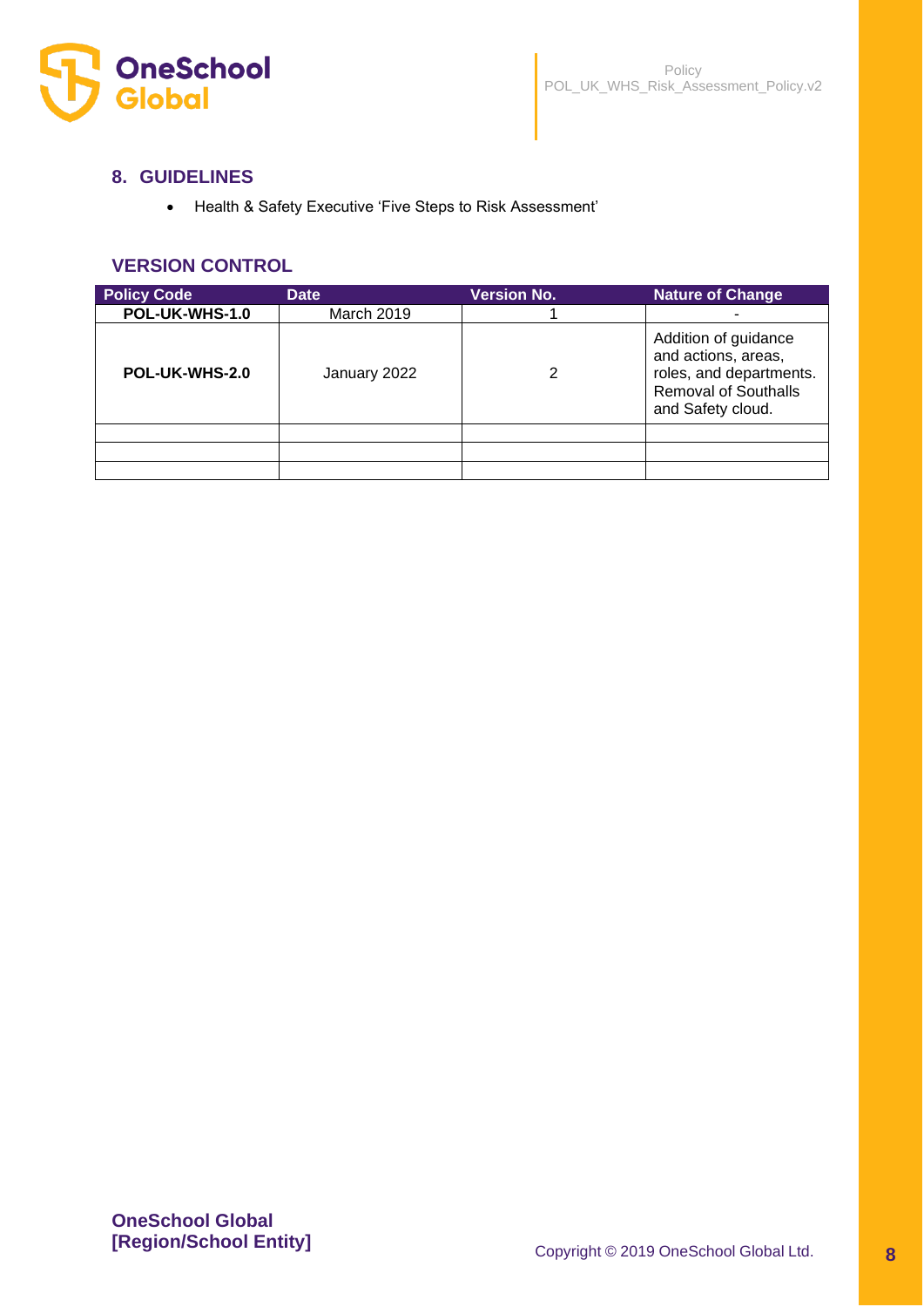

# **APPENDIX 1**

# **OSG UK RISK ASSESSMENT FORM**

| Date:                   | Ref:     | <b>Review Date:</b>                    | <sup>1</sup> Assessor: [insert name of assessor here] | <b>OSG UK Campus:</b>                   |
|-------------------------|----------|----------------------------------------|-------------------------------------------------------|-----------------------------------------|
| [insert date]           | [insert] | [insert date]                          | Ownership: [insert owner info]                        | <b>[Insert Campus Name Here]</b>        |
| <b>Risk Assessment:</b> |          |                                        |                                                       | <b>Persons Exposed/Affected:</b>        |
|                         |          | [INSERT THE RISK ASSESSMENT NAME HERE] |                                                       | [Insert who is affected / exposed here] |

| Ref.<br>$N^\circ$ . | Hazard | <b>Persons at Risk and</b><br><b>How They Might be</b><br>Harmed | <b>Controls Currently in Place</b> | <b>Further Controls</b><br>Recommended | <b>Action by</b><br>Whom | <b>Action by</b><br><b>Date</b> | <b>Completed</b><br>Date |
|---------------------|--------|------------------------------------------------------------------|------------------------------------|----------------------------------------|--------------------------|---------------------------------|--------------------------|
| 1.                  |        |                                                                  |                                    |                                        |                          |                                 |                          |
| 2.                  |        |                                                                  |                                    |                                        |                          |                                 |                          |
| 3.                  |        |                                                                  |                                    |                                        |                          |                                 |                          |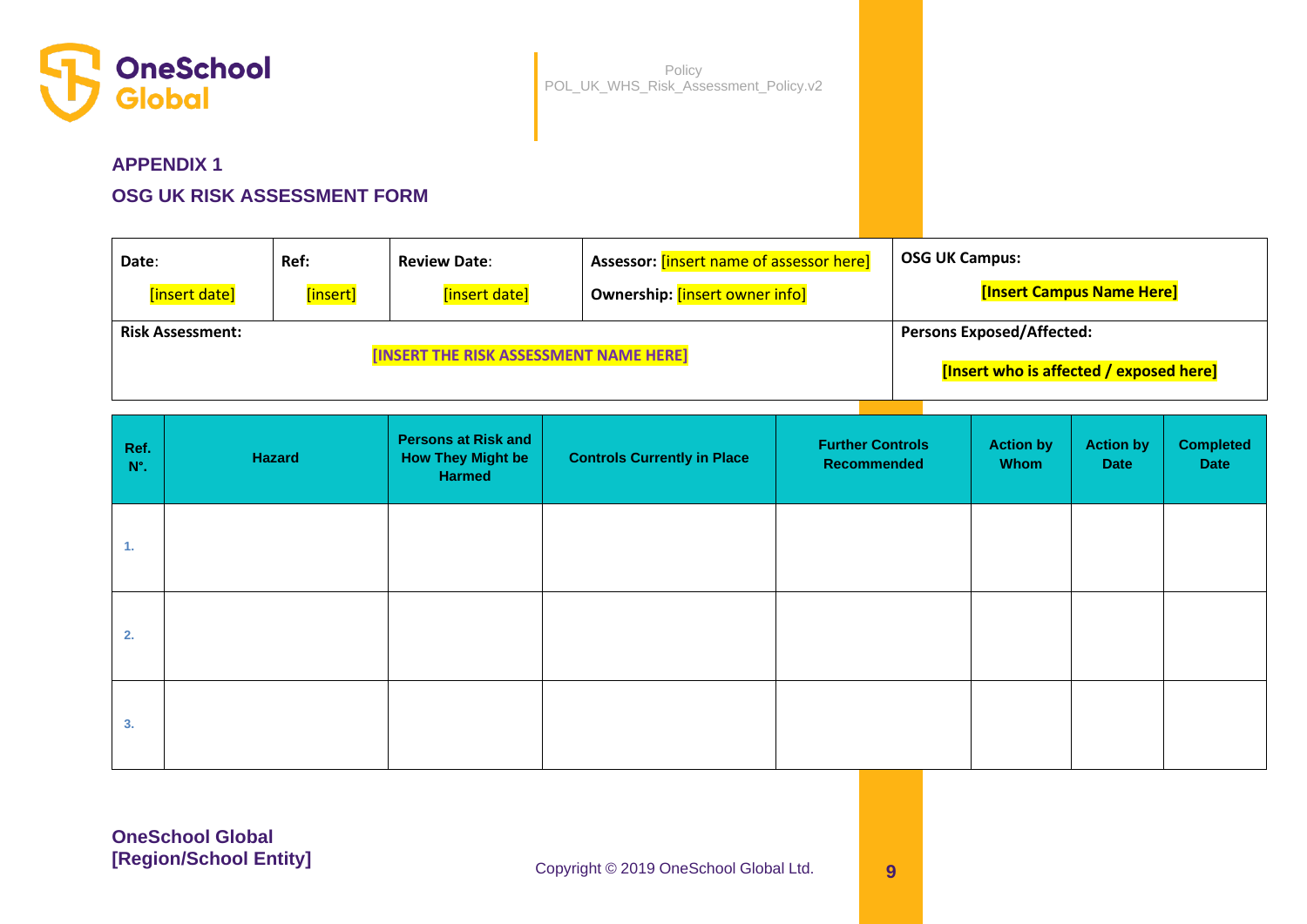

# **FURTHER RISKS**

**INSERT BELOW ANY FURTHER RISKS IDENTIFIED WHILE CARRYING THE ACTIVITY/TASK**

| Date:                   | Ref:     | <b>Review Date:</b>                    | Assessor: [insert name of assessor here] | <b>OSG UK Campus:</b>                   |
|-------------------------|----------|----------------------------------------|------------------------------------------|-----------------------------------------|
| [insert date]           | [insert] | [insert date]                          | Ownership: [insert owner info]           | <b>[Insert Campus Name Here]</b>        |
| <b>Risk Assessment:</b> |          |                                        |                                          | <b>Persons Exposed/Affected:</b>        |
|                         |          | [INSERT THE RISK ASSESSMENT NAME HERE] |                                          | [Insert who is affected / exposed here] |

| Ref.<br>$N^\circ$ . | <b>Hazard</b> | <b>Persons at Risk and</b><br><b>How They Might be</b><br><b>Harmed</b> | <b>Controls Currently in Place</b> | <b>Further Controls</b><br>Recommended | <b>Action by</b><br><b>Whom</b> | <b>Action by</b><br><b>Date</b> | <b>Completed</b><br><b>Date</b> |
|---------------------|---------------|-------------------------------------------------------------------------|------------------------------------|----------------------------------------|---------------------------------|---------------------------------|---------------------------------|
| $FR - 1$            |               |                                                                         |                                    |                                        |                                 |                                 |                                 |
| $FR - 2$            |               |                                                                         |                                    |                                        |                                 |                                 |                                 |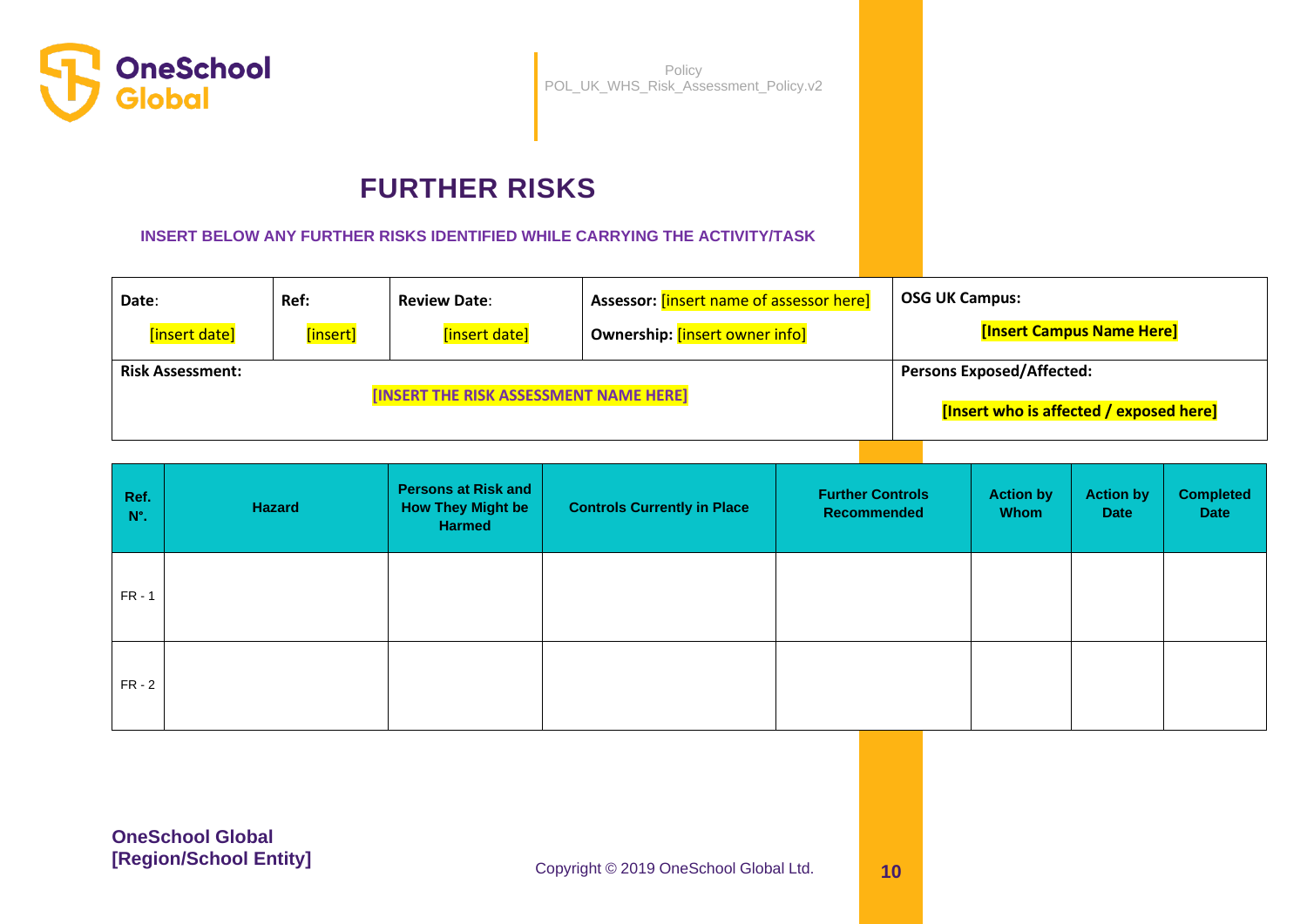

# **CIRCULATION LIST**

| <b>Name (CAPITALS)</b> | <b>Job Title (CAPITALS)</b> | <b>Signature</b> | <b>Date</b> | By ticking box <b>Ø</b> below you<br>confirm that you have read<br>and understood the document. |
|------------------------|-----------------------------|------------------|-------------|-------------------------------------------------------------------------------------------------|
|                        |                             |                  |             |                                                                                                 |
|                        |                             |                  |             |                                                                                                 |
|                        |                             |                  |             |                                                                                                 |
|                        |                             |                  |             |                                                                                                 |
|                        |                             |                  |             |                                                                                                 |
|                        |                             |                  |             |                                                                                                 |
|                        |                             |                  |             |                                                                                                 |
|                        |                             |                  |             |                                                                                                 |
|                        |                             |                  |             |                                                                                                 |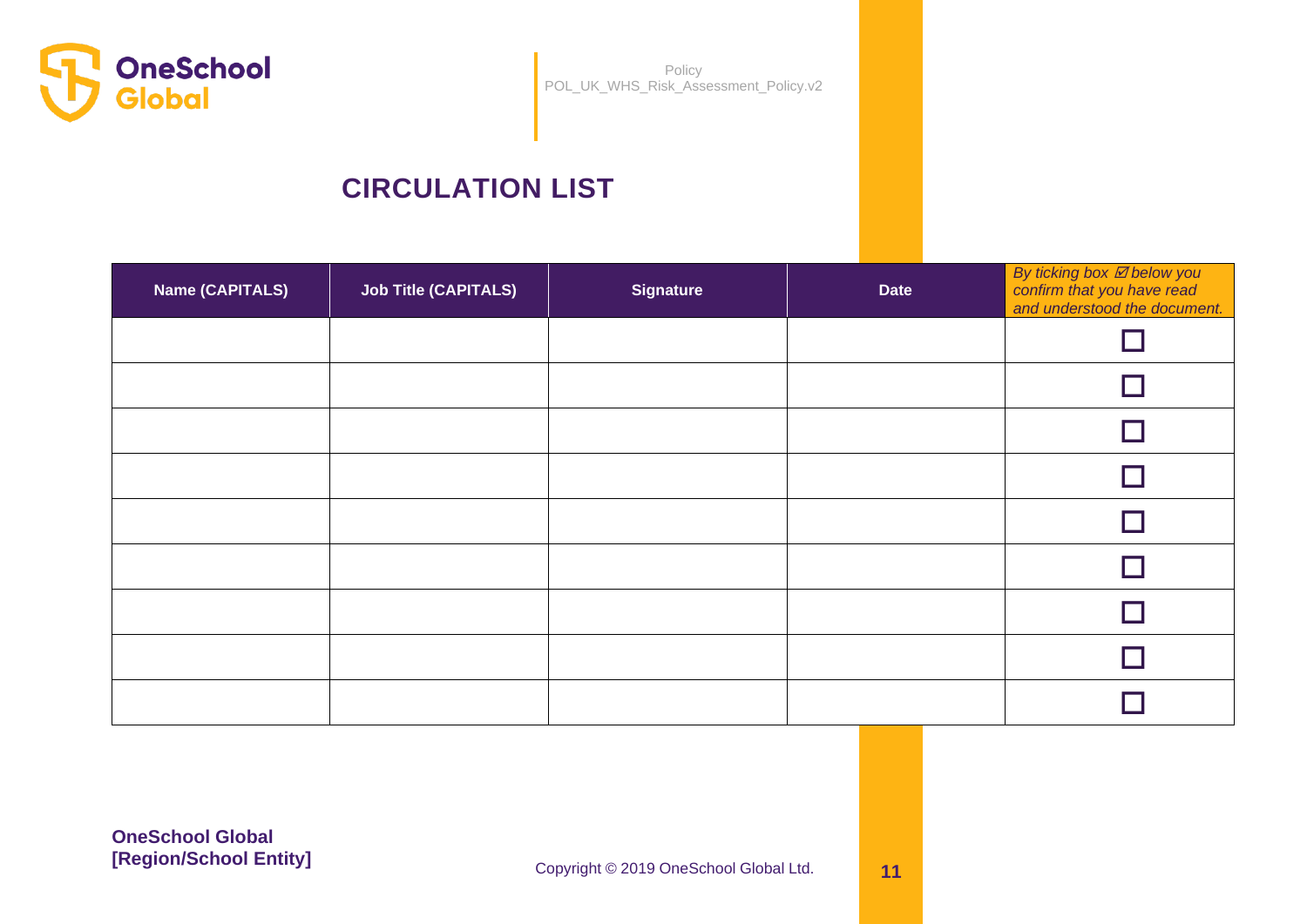

# **APPENDIX 2**

# **RISK ASSESSMENT: HOW TO COMPLETE THE FORM**

You need to gather together all the relevant information on the risks and hazards of the task being assessed. You can use the risk-assessment form to help you make the assessment and create a written record of that assessment process.

The first part of the form is used to record the date of assessment, review date, description of the task to be assessed, the department or area and who may be exposed to the hazards.

#### **Section A – Initial steps of the Risk Assessment process**

In this section, you need to consider what the hazards are. In doing this, it is important to consult with those who work in the area/ involved in the activity and any existing documentation that may have a bearing on the risk assessment (e.g., documented procedures and policies, equipment used, services used (electricity, gas, etc) manuals, etc.)

Once the hazard has been identified you should then identify who is at risk and How they might be harmed and what existing control measures can be put in place to eliminate or reduce the likelihood/harm to acceptable levels. Examples are given in **Table 1** below.

|         | <b>Hazard</b>                              | <b>Persons at Risk and How</b><br><b>They Might be Harmed</b>                                | <b>Control Measures</b>                                                           |
|---------|--------------------------------------------|----------------------------------------------------------------------------------------------|-----------------------------------------------------------------------------------|
| Table 1 | Using computer<br>workstations incorrectly | Staff, students, volunteers,<br>and visitors<br>Repetitive strain injury and<br>back injury. | Induction training / guidance given<br>Necessary Equipment provided               |
|         | Lifting heavy files on to<br>shelving      | Staff, students, volunteers,<br>and visitors<br>Injury, especially to the<br>lower back      | Induction training,<br>Equipment to access higher<br>shelves, such as foot stool. |

#### **Section B – Further Risk and Control Measures**

This section allows those involved with the activity to add any additional risks, hazards and controls / comments relating to the risk assessment. This may include occasions when you do not have enough information or knowledge to fully assess the risk in the designated sections above. An example is given in Table 2.

|         | <b>Hazard</b>                              | <b>Persons at Risk and How</b><br><b>They Might be Harmed</b> | <b>Control Measures</b>                                                                    |
|---------|--------------------------------------------|---------------------------------------------------------------|--------------------------------------------------------------------------------------------|
| Table 2 | Using computer<br>workstations incorrectly | Staff, students, volunteers,<br>and visitors                  | Carry out full DSE workstation<br>assessment.                                              |
|         |                                            | Repetitive strain injury and<br>back injury.                  | <b>Ergonomics:</b><br>Operator chairs required with fully<br>adjusting mechanism to ensure |

**OneSchool Global<br>
[Region/School Entity]**